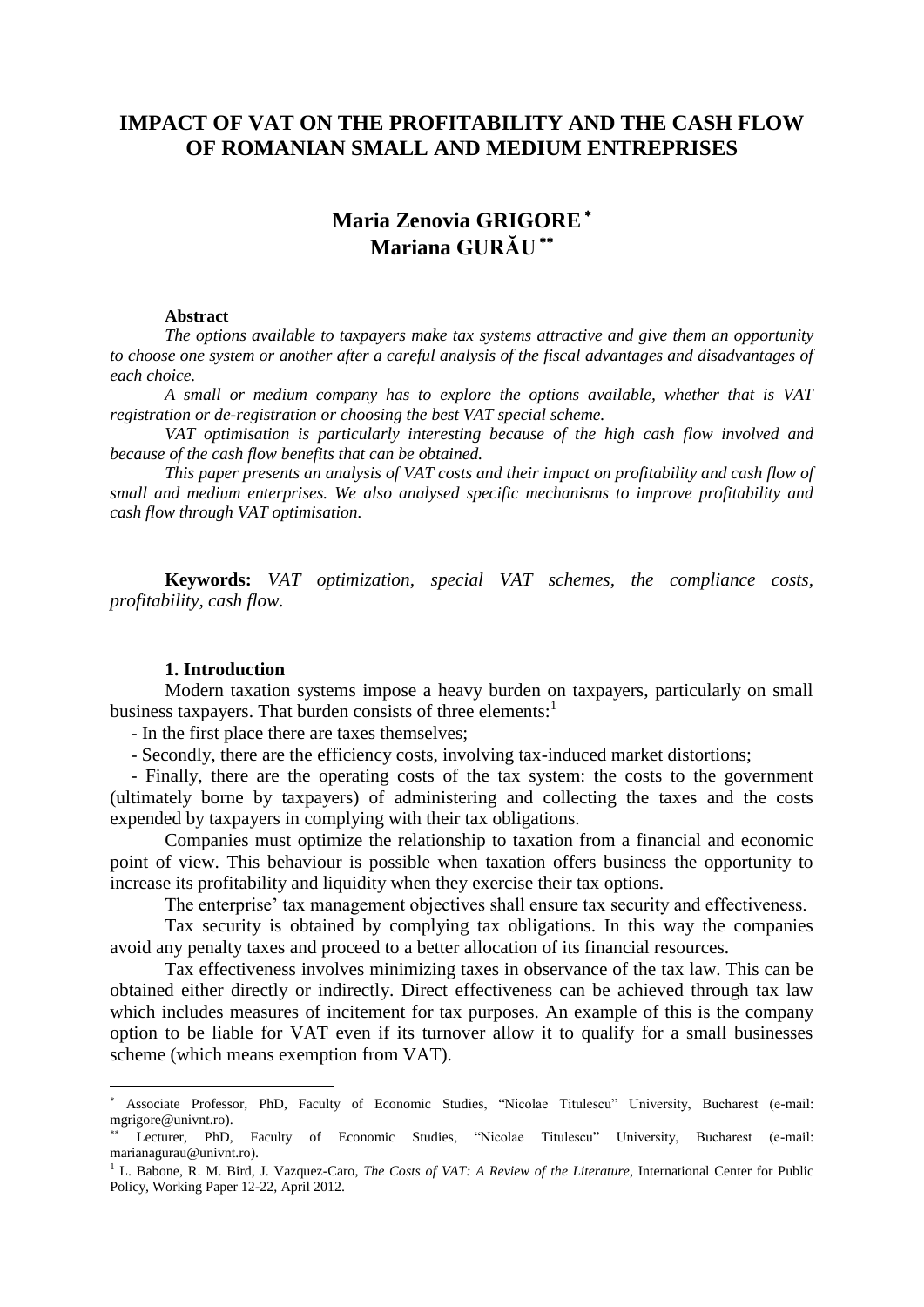The aim of this work is to analyse the impact of company management options of VAT on profitability and cash flow.

Obtaining tax advantages requires a good knowledge of tax legislation. This is why in the first chapter of this work we will identify the main characteristics of Romanian VAT system and we will go into detail on two special schemes of VAT: the small companies' scheme and the cash accounting scheme, which have a significant impact on the cost related to VAT.

The costs of complying with VAT regulations are separated into administrative costs, direct costs and costs related to the cash flow management. We will examine these costs in the second chapter.

At the end of our work we will try to identify for the managers of small companies some tools designed to improve cash flow, simplify accounting requirements and thus, reduce administrative burdens of VAT.

## **2. Key features of Romanian VAT system**

#### **2.1. Transactions within the scope of VAT**

Supplies of goods or services, which have the place of supply in Romania, are subject to Romanian VAT, where made by a taxable person in the course of a business carried on by said person.

The transactions which fulfil the following conditions are subject to Romanian VAT:

- They represent a supply of goods/services in return for consideration or an operation treated as such.

- The deemed place of supply is in Romania.

- They are performed by taxable entities.

- They result from economic activities.

From the VAT point of view, persons may be classified as follows:

|                            | 220,000).                         | Normal taxable persons - Romanian<br>entities carrying out economic activities<br>in excess of the small undertaking<br>threshold of EUR 65,000 (RON               | Persons liable to pay VAT<br>These persons are required to<br>register and account for Romanian<br>VAT.                                                                                            |
|----------------------------|-----------------------------------|--------------------------------------------------------------------------------------------------------------------------------------------------------------------|----------------------------------------------------------------------------------------------------------------------------------------------------------------------------------------------------|
| Taxable<br>persons         | Exempted<br>persons               | Taxable persons<br>covered by the<br>exemption for small<br>companies<br>Romanian entities who<br>carries out exclusively<br>VAT exempt without<br>deduction right | Group of the 3 entities which do<br>not pay VAT<br>These persons are not required to<br>register for VAT purposes at the<br>beginning of activity, but are<br>required to register if their intra- |
| Non-<br>taxable<br>persons | Non-taxable<br>legal persons      | Public institutions,<br>Non-governmental<br>organizations                                                                                                          | Community acquisitions exceed<br>EUR 10,000 /year.                                                                                                                                                 |
|                            | Non-taxable<br>natural<br>persons | Natural persons who do<br>not carry out economic<br>activities independently                                                                                       | Persons which do not pay VAT<br>These persons are not required to<br>register for VAT purposes.                                                                                                    |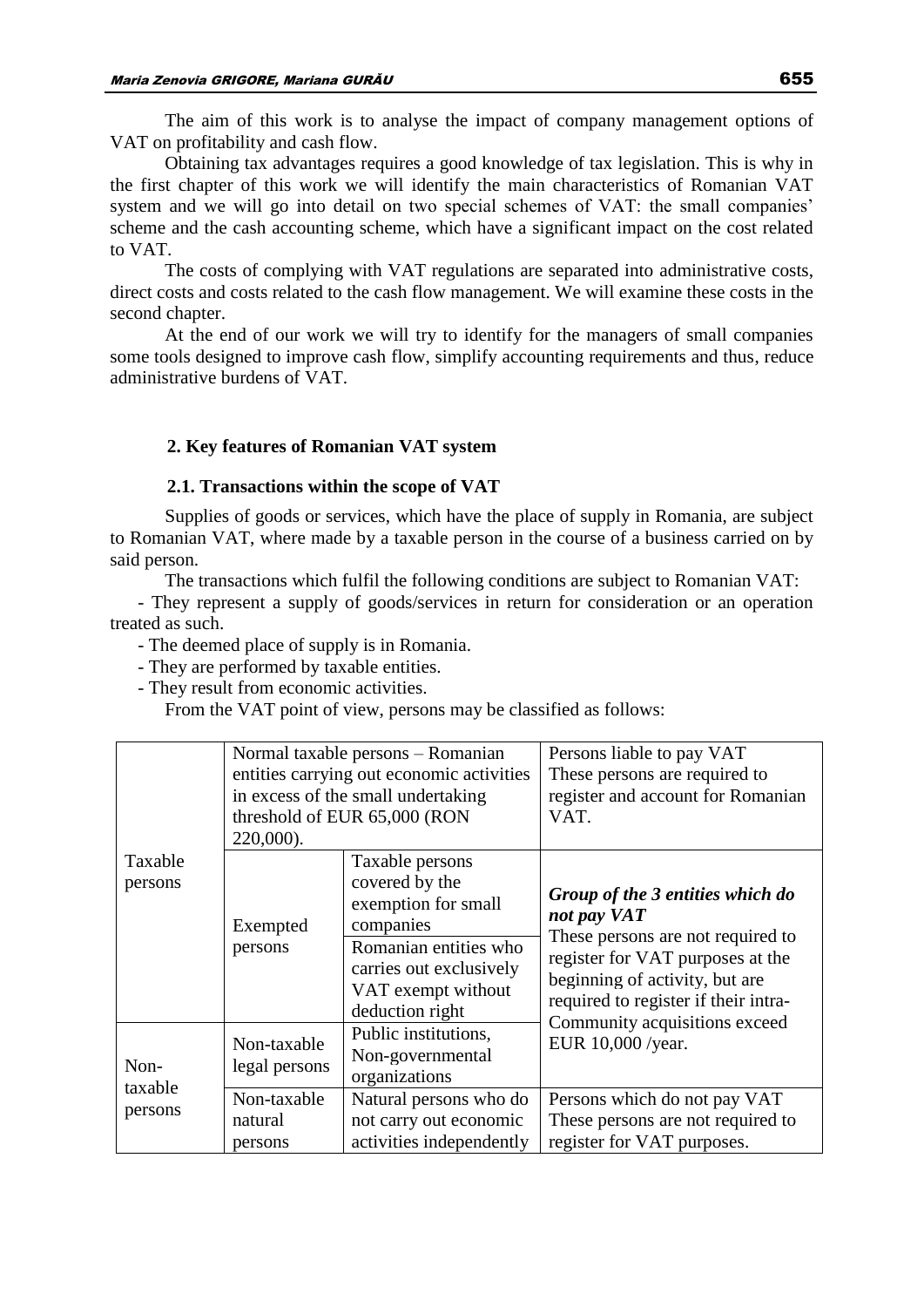Within the scope of the VAT enters various categories of transactions, which can be classified according to several criteria, such as: $^2$ 

| <b>Classification</b><br>criterion | Categories of transactions falling within the scope of VAT                                                    |                                                                                                                                                                                                                                                                                                                                                                                                                                                                                                                                                                                                                                                                                                                                                                                                                                                                                                              |  |
|------------------------------------|---------------------------------------------------------------------------------------------------------------|--------------------------------------------------------------------------------------------------------------------------------------------------------------------------------------------------------------------------------------------------------------------------------------------------------------------------------------------------------------------------------------------------------------------------------------------------------------------------------------------------------------------------------------------------------------------------------------------------------------------------------------------------------------------------------------------------------------------------------------------------------------------------------------------------------------------------------------------------------------------------------------------------------------|--|
| Regime of<br>taxation              | 1) Taxable<br>transactions                                                                                    | the supply of goods for consideration within the territory of<br>a Member State by a taxable person acting as such;<br>the supply of services for consideration within the territory<br>of a Member State by a taxable person acting as such;<br>the intra-Community acquisition of goods for consideration<br>within the territory of a Member State by a taxable person<br>acting as such;<br>the acquisition of general business to business services<br>taxable in Romania, from EU and non-EU suppliers;<br>the importation of goods into Romania.                                                                                                                                                                                                                                                                                                                                                      |  |
|                                    | 2) Transactions<br>exempt from<br>tax                                                                         | Supplies of goods or of services exempt from tax, with the<br>right to deduct the input VAT, sometimes called "zero-<br>rating":<br>- Export of goods, transport and related services<br>- Intra-community supply of goods<br>- International transport of passengers<br>- Goods placed in free trade zones and free warehouses<br>b) Supplies of goods or of services exempt from tax,<br>without the right to deduct the input VAT:<br>- activities including banking, finance and insurance<br>- medical, welfare and educational activities, if performed<br>by licensed entities<br>- rental and lease operations involving immovable goods,<br>as well as the supply of old buildings and non-constructible<br>plots of land (however, the option to tax these operations is<br>available)<br>c) Exemptions on intra-Community acquisition and<br>importation (imported goods that would have been VAT |  |
| Special<br><b>VAT</b><br>schemes   | The cash accounting scheme<br>Special scheme for travel agents<br>antiques<br>services to non-taxable persons | exempt if supplied locally in Romania)<br>Special scheme for small companies (taxable persons whose annual turnover<br>is no higher than the equivalent in RON of 65.000 euro). These persons may<br>opt either for the normal system of VAT.<br>Special scheme for second-hand goods, works of art, collectors' items and<br>Special scheme for investment gold<br>Special scheme for non-established taxable persons supplying electronic                                                                                                                                                                                                                                                                                                                                                                                                                                                                  |  |

 $\overline{a}$ 

<sup>2</sup> M. Z. Grigore, M. Gurău, *Fiscalitate. Noţiuni teoretice şi lucrări aplicative*, Editura Cartea Studenţească, Bucureşti, 2009.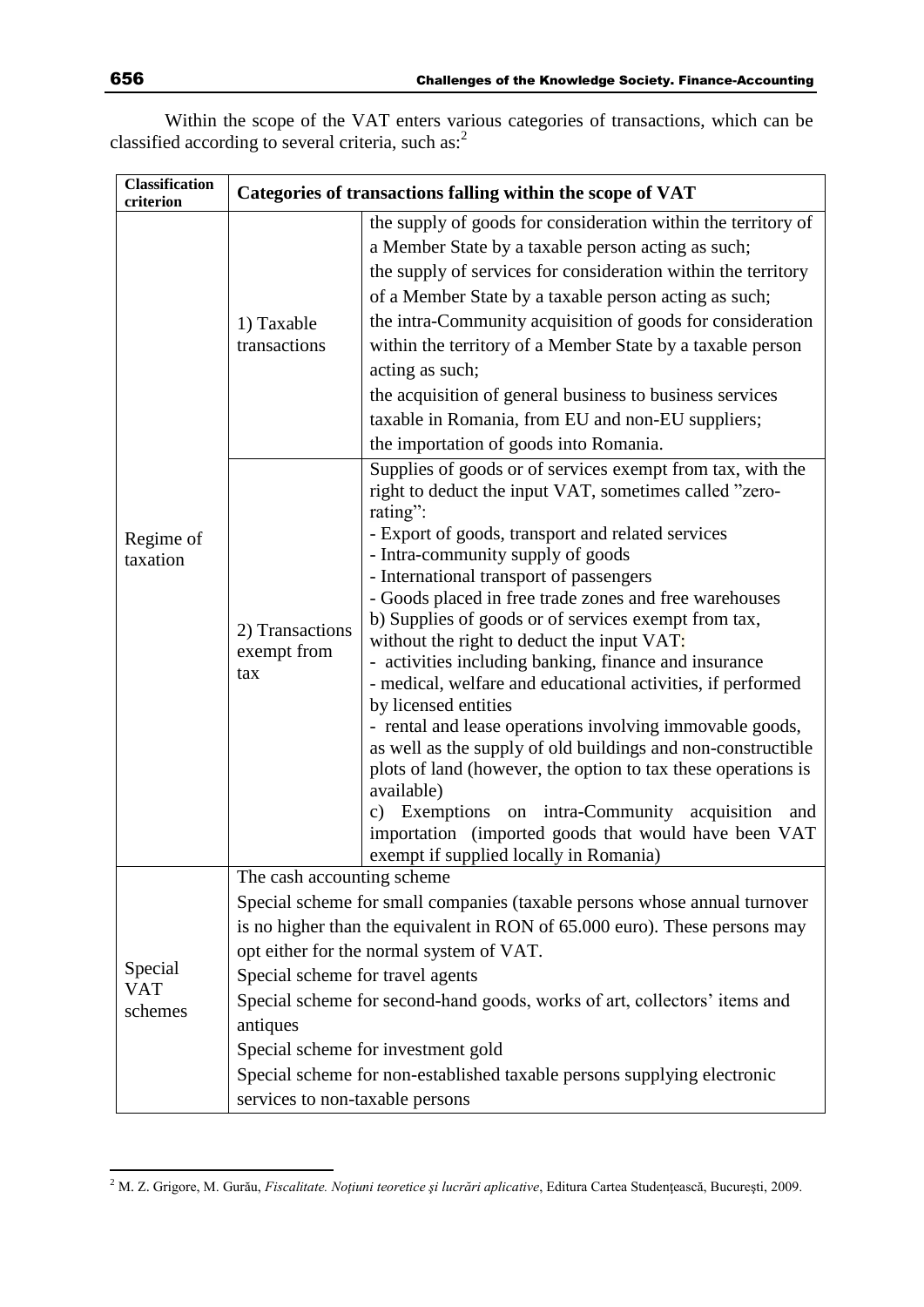#### **2.2. The cash accounting scheme**

The introduction of cash accounting scheme is part of the wider EU measures aimed at combating intercompany indebtedness. VAT-registered suppliers of goods and services often provide credit to the state by paying the VAT due on their supplies before they have received the cash from their customers. In the meantime, their clients benefit from an "advance" deduction of input VAT without effectively paying anything (including tax) to their suppliers. This effect is known as"pre-financing" and it is considered to be one of the flaws of the current VAT system.

Therefore, with the aim of reducing intercompany indebtedness, the EU has amended its legislation (Directive 2011/7/EU). One measure is to introduce an optional VAT cash accounting scheme, which Member States can opt to implement in their national legislation from 1 January 2013<sup>3</sup>.

In Romania, this system was introduced on 1 January 2013 and taxable persons generating annual taxable turnover of up to EUR 500,000 (RON 2,250,000) were obliged to apply. These persons were supposed to record the output VAT only after the client had paid it but no later than 90 days from the date on which such VAT had been generated. Nevertheless, the taxable entity could not deduct the VAT related to acquisitions until the relevant invoices were paid.

The taxable entities registered for VAT purposes that did not apply the system but acquired goods or services from entities being obligated to apply it could not deduct the related VAT until the invoices for such acquisitions were paid. These entities had no obligation to collect VAT upon receiving the invoice value as they should comply with the general rules.

Because of the noticeable number of companies that were in this situation, more than 400,000, the Government expected a significant impact on unlocking money in the economy. Unfortunately, the effects were not as expected. The main problem, even observed by the European Commission, has been imposing deadline for payment of 90 days of VAT to the budget, even if the invoice was not received. At the same time, it was not specified a time limit for the deduction of value added tax, and the companies could credit the state budget, sometimes even for months.

The cash accounting system has been modified on 1 January 2014, due to European Commission pressure and the discontent of the business environment.

The system has undergone two essential changes:

- The system is not mandatory. Companies with annual taxable turnover of up to EUR 500,000 may choose to apply or not, depending on the cash flow and the activity type.

- More important, the second change has been eliminating the 90-day period in which output VAT had to be paid to the state budget, even if the amount was not received from their clients.

A positive side effect from the VAT cash accounting scheme is that it provides a means of combating VAT fraud. Most often, VAT is drained through fraudsters reclaiming input VAT on invoices documenting fictitious supplies. The application of the VAT cash accounting scheme should limit the number of such cases.

Currently, some large customers of small and medium enterprises have stronger negotiation powers and are dictating certain contractual conditions, such as long payment terms. These companies can benefit from VAT reclaim on their purchases before they actually pay the price (including the tax) to their suppliers. However, this will no longer be possible if the cash accounting scheme is applied. The need to recover input VAT may prove an incentive for larger companies to pay their SME suppliers more quickly.

 $\overline{a}$ 

<sup>&</sup>lt;sup>3</sup> http://tmagazine.ey.com/insights/cash-accountings-impact-business-bulgaria/.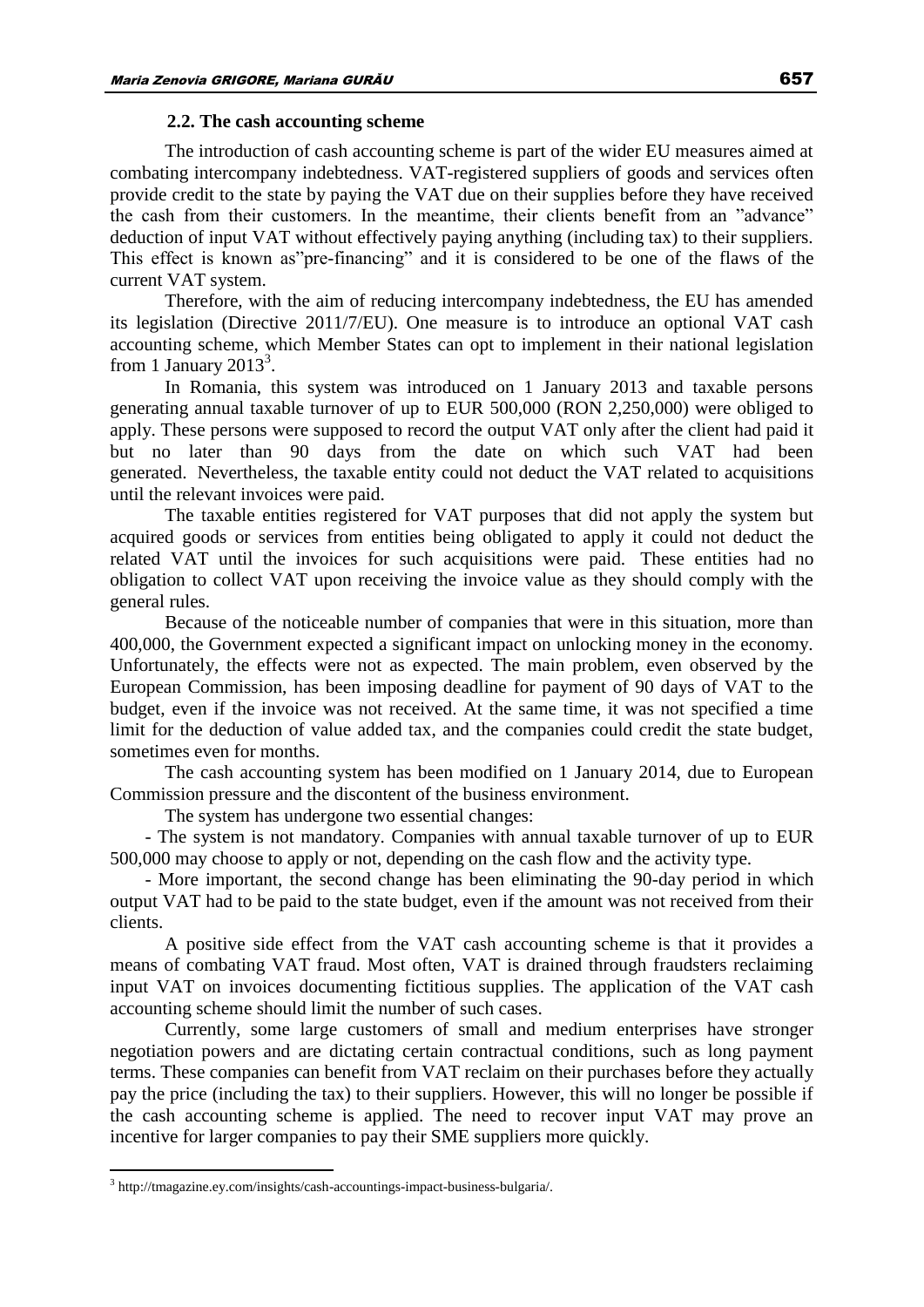Nevertheless, applying the cash accounting scheme may not be attractive to an SME compared with the threat of losing a big client who might dislike this inconvenience. It is currently difficult to predict whether this is a legitimate issue. To a large extent, the effectiveness and attractiveness of the scheme depends much more on the practical complexity of the registration procedure and the requirements for its application.

## **2.3. VAT Chargeability**

In the standard system, VAT chargeability occurs on the date of the supply of goods/services. However, chargeability appears from the date of the invoice, when the invoice is issued before the delivery of the goods.

If the cash accounting scheme (CAS) is applied, the deduction and collecting of VAT shall take place as follows:

| <b>Buver</b>                   | <b>Supplier</b>                                               | <b>VAT Chargeability</b>                                                       |  |
|--------------------------------|---------------------------------------------------------------|--------------------------------------------------------------------------------|--|
| The buyer applies<br>CAS       | The supplier applies CAS<br>The supplier doesn't apply<br>CAS | Input tax is deductible to the<br>extent payments are made to                  |  |
|                                | The supplier applies CAS                                      | suppliers                                                                      |  |
| The buyer doesn't<br>apply CAS | The supplier doesn't apply<br>CAS                             | Input tax is deductible from the<br>date of the purchase of<br>goods/services. |  |

**The deduction of VAT, in the cash accounting scheme**

#### **The collecting of VAT, in the cash accounting scheme**

| <b>Supplier</b>                   | <b>Buyer</b>                | <b>VAT Chargeability</b>          |
|-----------------------------------|-----------------------------|-----------------------------------|
| The supplier applies              | The buyer applies CAS       | Output tax is chargeable upon     |
| CAS                               | The buyer doesn't apply CAS | receipt of payment.               |
|                                   | The buyer applies CAS       | Output tax is chargeable from the |
| The supplier doesn't<br>apply CAS | The buyer doesn't apply CAS | date of the supply of             |
|                                   |                             | goods/services.                   |

## **2.4. Regime of deductions**

A taxable person is allowed to deduct the VAT he paid on his purchases insofar as the goods or services are used for his business activities.

If a taxable person registered for VAT purposes performs both taxable and exempted transactions without deduction right, input VAT (for purchases) may be recovered according to the following criteria:

- VAT directly attributable to taxable transactions – direct deduction in full

- VAT directly attributable to exempt transactions – non-deductible in full

- VAT related to both taxable and exempted transactions – subject to pro-rata allocation.

The pro-rata allocation shall be made up of a fraction comprising the following amounts:

- as numerator, the total amount, exclusive of VAT, of turnover per year attributable to transactions in respect of which VAT is deductible;

- as denominator, the total amount, exclusive of VAT, of turnover per year attributable to transactions included in the numerator and to transactions in respect of which VAT is not deductible.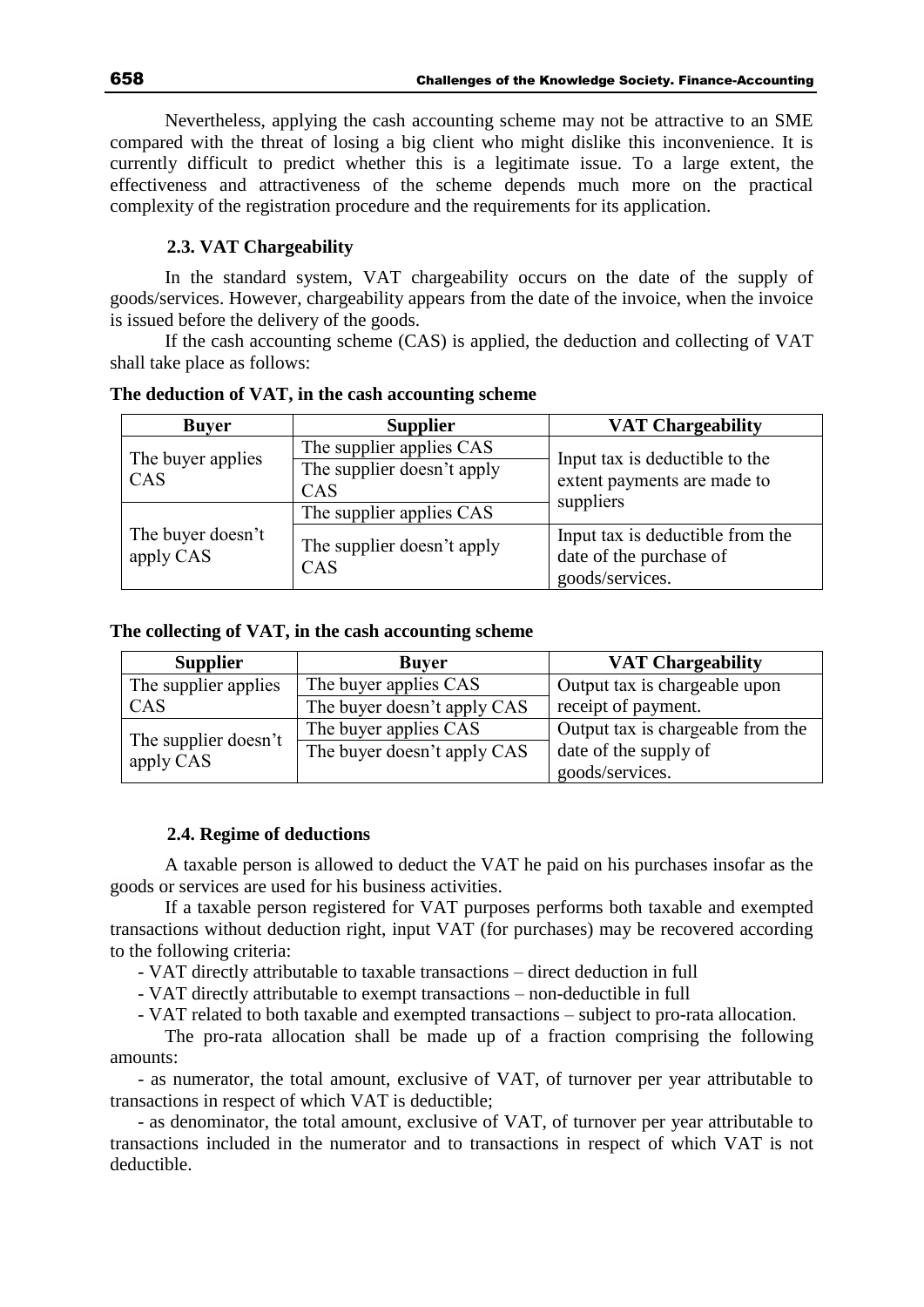Net VAT to be paid or to be recovered shall be determined as follows:

• If the output VAT is higher than the deductible VAT, the difference between them is the VAT payment.

 If the deductible VAT is higher than the output VAT, the difference between them is the VAT to be recovered (a negative amount of tax).

#### **2.5. VAT Compliance**

As a general rule, the fiscal period is the calendar month. For taxable entities whose previous year-end turnover did not exceed EUR 100,000 and not performing intra-community delivery/acquisition of goods, the fiscal period is the calendar quarter.

VAT returns should be submitted to tax authorities by the 25th day of the month following the end of the fiscal period.

In addition to the VAT returns, tax payers must submit to tax authorities three other summative statements (390, 392A and 394).

The VAT payment shall be paid up to the date of submission of VAT returns.

The negative amount of tax shall be compensated with VAT payment in respect to the following period or shall be refunded. A request for VAT refund is made through a tick box that should be marked on the VAT return. The VAT refund is made after a tax audit is performed, either in advance of the refund or after the refund (subsequent procedure). The VAT refund with a subsequent procedure is only available for taxpayers having a low risk profile as determined by the fiscal authorities.

Refund claims must be processed by the tax office within 45 days from the submission date. In practice, this period may be longer.

#### **3. The impact of VAT on the companies'profitability and the cash flow**

VAT involves the following costs for the enterprise: the compliance costs, direct costs and costs related to the cash flow management.

## **3.1. The compliance costs (administrative costs)**

 $\overline{a}$ 

The compliance costs are the costs expended by taxpayers in complying with their tax obligations. These costs are generated by:

- The complexity of legislation: frequency and nature of changes, costs involved in understanding legislation (exclusions, exemptions, deductions, rgood/services distinctions etc.)

- Procedural requirements. Companies registered for the purposes of VAT must draw up the supporting evidence and VAT registers. It also must be organized rigorous, detailed and complex enough accounting records to have the information necessary for drawing up the VAT return. This will involve additional work and therefore, the increase in expenditure on wages and salaries.

The Communication from the European Commision on the future of  $VAT<sup>4</sup>$  mentions that compliance costs for business represent 2% to 8% of VAT receipts. The compliance costs are disproportionately higher for small business. Furthermore the compliance costs are significantly higher when businesses are involved in cross border trade. SMEs have fewer

<sup>4</sup> Communication from the European Commision to the European Parliament, the Council and the European Economic and Social Committee on the future of VAT, COM(2011) 851 final, Brussels, 6.12.2011 http://ec.europa.eu/taxation\_customs/taxation/vat/future\_vat/index\_en.htm#comm.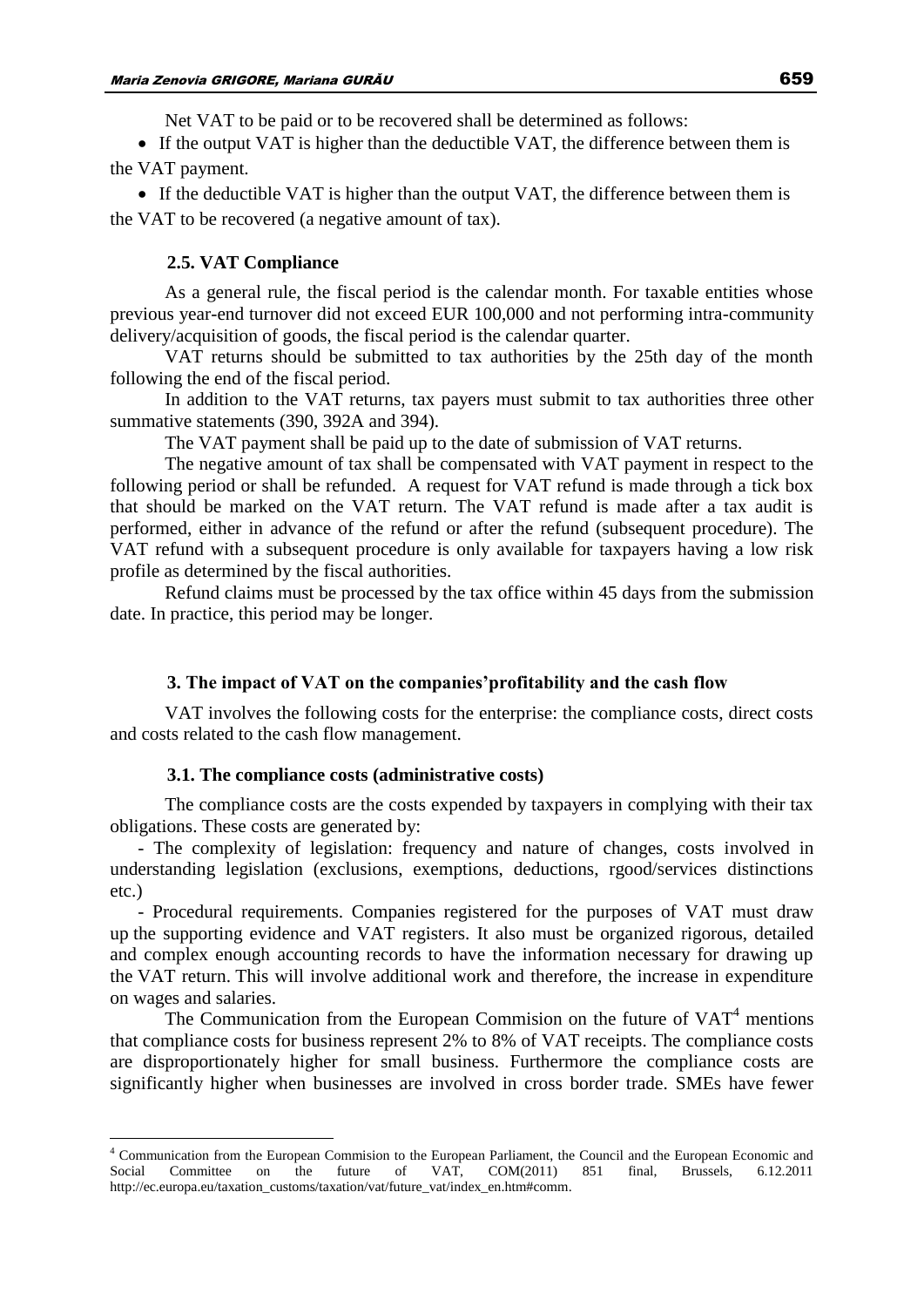resources for copying with the difficulties resulting from the differences in rules and obligations of each Member State. The cost is proportionally higher for them.

The administrative costs in the case in which the company applies the cash accounting scheme (CAS) are higher, for the following reasons:

- This system requires more accounting records, as well as completing several forms, statements and logs.

- If suppliers/service providers who are applying this system does not mention in the invoices "CAS", the beneficiaries shall be obliged, in order not to have problems with the right of deduction, to check the status in the register suppliers taxable persons who apply to the CAS available on the  $ANAF<sup>5</sup>$  web site, resulting in additional bureaucratic work.

## **3.2. Direct costs. VAT implications on the companies'profitability**

Considering the impact of VAT on costs and default on the companies'profitability, there are two possible situations:

(A) value added tax is neutral for the enterprise only if two conditions are fulfilled simultaneously:

- The company falls within the scope of the payment of VAT or is a small company which has opted for VAT purposes

- The deductibility is 100%.

This neutrality is due to the fact that the company registers purchases and sales in the net value, exclusive of VAT. In this situation it is estimated that between accounting and taxation creates report neutral, accounting information being used as support for calculation of VAT.

(B) value added tax adversely affects companies' profitability as follows:

- If the company is not subject to VAT, the inputs VAT enter into the acquisition cost.

- If the company is subject to VAT, but supplies goods exempted from VAT without the right to deduction (pro rata allocation is less than 100 %), the non-deductible difference is included in the acquisition cost, thereby affecting the account of results by an increase in operating costs.

The increase in the operating costs involves reducing the management intermediate balances.

Thus, commercial margin will diminish with non-deductible VAT. This will result in reduction in the value added, the gross operating surplus, the operating result, the current result and the outcome of financial year.

Decrease of result will lead to the reduction of return rates, in view of the fact that these rates shall be determined as the ratio between the results and invested capital.

In order to optimize the cost tax, the company needs to analyse very well its object.

If the company is exempt from VAT and obtains its supplies of goods or services which have a relatively high value, it charges the cost of acquisition with the value added tax, risking to be excluded from the market. If the costs of acquisition, which determines the value added tax, are large, then the company's manager's decision must be to choose to be subject to VAT.

For a company whose object of activity is supply of services, through the analysis, consultations, assessment, design and exploitation of intelligence, in general, external consumption is small. In such situations, the company will not opt for VAT purposes, as this will be borne by the customer. Even if the quality level of the services provided is high, customers will choose non-taxable companies, because the cost will be lower.

 $\overline{a}$ 

 $5$  The National Agency for Fiscal Administration (ANAF) – subordinated to the Ministry of Public Finances – has the mission to provide the resources for the public expenditures of the society by collecting and managing efficiently the taxes, charges, contributions and other amounts due to the general consolidated budget.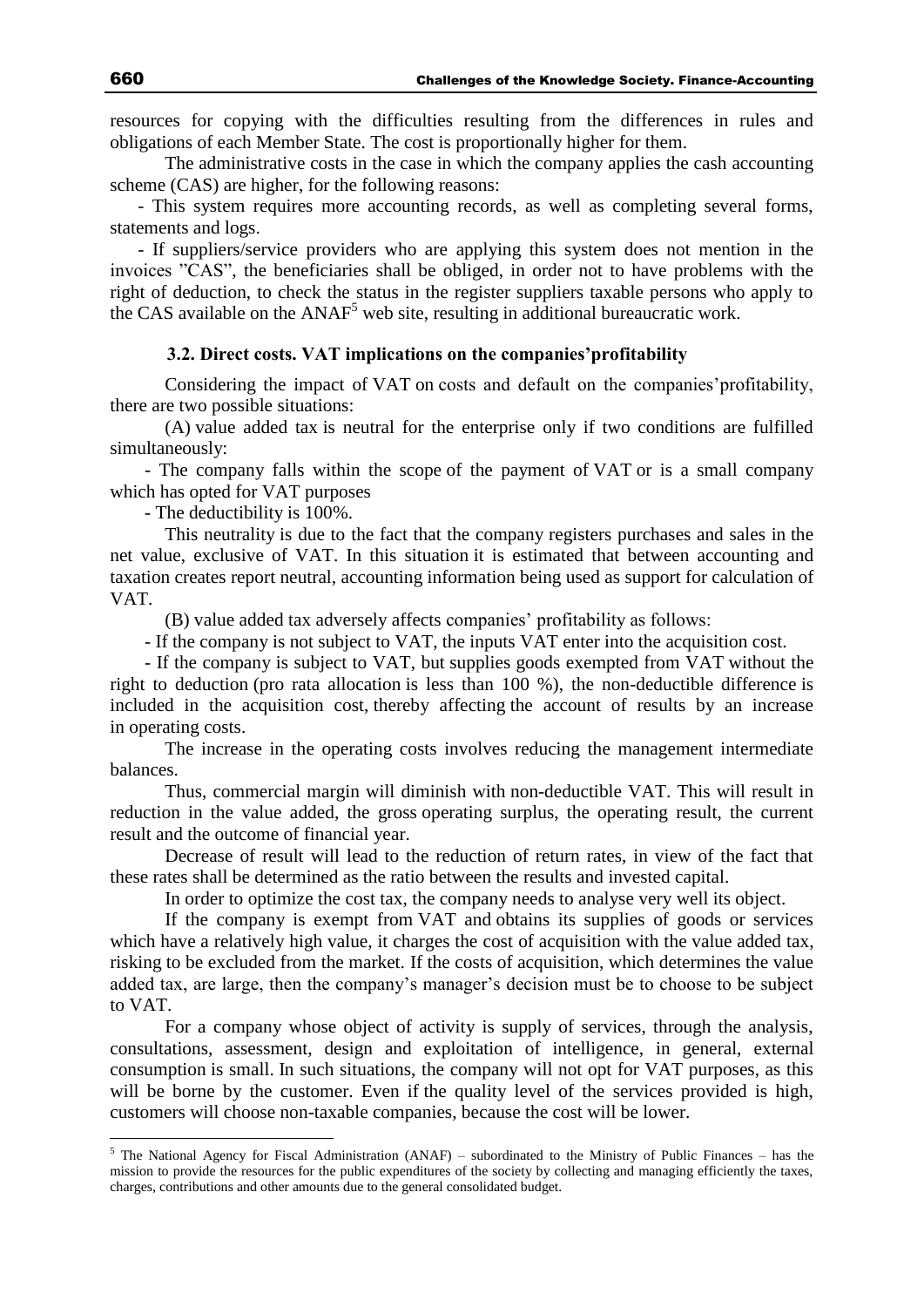#### **3.3. Costs related to the cash flow management**

Understanding and implementing cash flow management strategies is a vital piece in building a sustainable business. Managing capital in a responsible manner means making financial decisions related to short term financing as well as maintaining a balanced relationship between short term assets and short term liabilities. The ultimate goal of a company will be to be able to continue its day-to-day operations with enough cash flow to cover short term debts in a timely manner and to also handle operational expenses.

Costs related to the cash flow management are determined by the delay between receipt of claims and the payment of debts in the short term.

According to the financial equilibrium theory, net cash flow (NCF) is influenced by the difference between the delay revenue (inventories, claims, prepaid expenses, VAT refund etc.) and delayed payments (amounts owed to suppliers, to employees, to the state for tax obligations and social consisting of: VAT payment, profit tax, excise duties, contributions to social security etc.). These delays are compiled by an indicator called working capital needs (WCN), which has direct influence on net cash (NCF), as a result of the relationship:

#### **NCF = WC – WCN**

in which:  $WC = working capital = Current assets - Current liabilities$ 

The relationship that highlights the impact of the value added tax on WCN look as follows:

## **WCN = (inventories + claims + VAT refund) - (accounts payable+ VAT payment + other short-term obligations)**

VAT refund and VAT payment affect treasury monthly or quarterly. Thus, if the company records VAT payment, this amount shall be paid in the 25th day of the following month. Until that date the company will be able to use availabilities created and give up on loans. This will result in increasing financial autonomy and the decrease in the debts rate. The company benefits from this surplus cash-flow for 25 days, provided that the amount of sales to be paid by customers before the date of the first of the following month. Otherwise the surplus cash-flow shall be reduced in proportion to the number of days of delay in payment.

If the company has to recover VAT, then it will be faced with the need of cash. Even if refund claims must be processed by the tax office within 45 days from the submission date, in practice it may take months.

Financial implications of VAT may be highlighted also by the determination of three indicators: average collection period (ACP), average payment period (APP) and days of working capital needs (DWCN).

The average collection period (ACP) shows the average number of days it takes a business to collect payment for sales to customers on credit.

The formula used to calculate the average collection period is:

$$
ACP = \frac{Average\ of\ accounts\ received\ be}{Average\ of\ sales}
$$
x 365

When the average collection period increases, the company is faced with a deficit of liquidity.

The average payment period (APP) is defined as the number of days a company takes to pay off credit purchases. It is calculated as follows: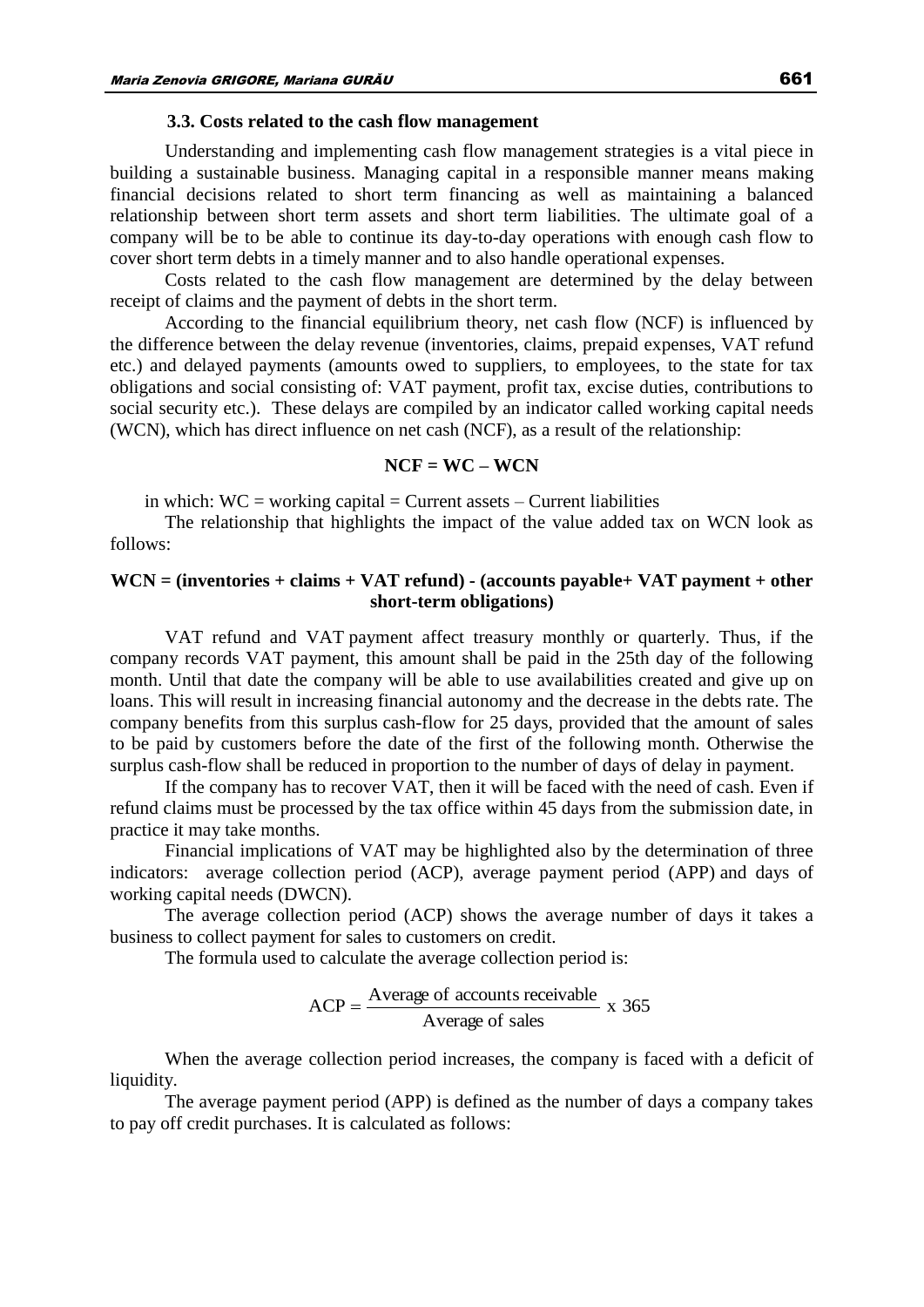x 365 Average of supplies  $APP = \frac{Average \space of \space accounts \space payable}{APP}$ 

As the average payment period increases, cash should increase as well, but working capital remains the same.

If we take into account only those elements strictly generated by financial flows on VAT, the difference between ACP and APP will represent days of working capital needs (DWCN):

## **DWCN = ACP - APP**

If the company's goal is to minimize the use of working capital, then it has to do everything it can to keep accounts receivable low (for example, by offering discounts for quick payment) and accounts payable high.

The companies' cash flow can be also seriously affected by applying the cash accounting scheme. In 2013 this scheme had a positive impact on the cash-flow for some of the Romanian companies and a negative one for most businesses.

A negative impact on the cash-flow was felt by some small and medium companies obliged to implement the system in the year 2013, as well as at large companies that have been working with SMEs which applied the cash accounting scheme, in the sense that they have been able to deduct the input VAT only after payment of the invoice.

Although the cash accounting scheme should have led to an increase in the companies' cash flow and should have help them in a time when banks were not yet open for financing, the reality was different. This scheme was not even a payment of VAT at collection time, but rather a deferment of payment until the 90th day at the date of the invoice, which did not bring taxpayers significant benefits.

What's more, the new scheme of VAT has led, in some cases, to elimination of small companies from the market, since some large companies, which were not eligible for the the cash accounting scheme, had selected the providers of goods and services who don't apply the new VAT scheme. Suppliers which applied the cash accounting scheme were excluded because large companies wanted to avoid administrative costs and improve their cash flow.

Since 2014, the cash accounting scheme became advantageous as a result of the elimination of two obligatory conditions in 2013: the obligation of firms with an annual turnover less than EUR 500,000 to apply the system and the obligation of them to pay the VAT in up to 90 days, even if the amount has not been received from the customer.

The main advantage of using this scheme is the positive impact on the supplier's cash flow, if a customer is a late payer. Under this regime, the supplier should not bear the burden of paying VAT on the supply before receiving the payment from customers.

For purchasers, VAT recovery is delayed until payment for invoices subject to cash accounting. Therefore, the regime will indirectly help to improve the liquidity of the entities that opt to apply the cash accounting scheme by eliminating the situations when a customer benefits from input VAT reclaim before paying the supplier. In such cases, the customer would likely prefer to pay all invoices for which the cash accounting scheme is applied instead of keeping the invoices unpaid.

## **4. Conclusions**

Small companies' managers must plan carefully, choose wisely and in accordance with the type of their business and reduce the risk of failing to achieve tax compliance. In the area of VAT stand out two options for small businesses with major impact on the profitability and cash-flow:

*The option of applying the system of VAT exemption for small business*